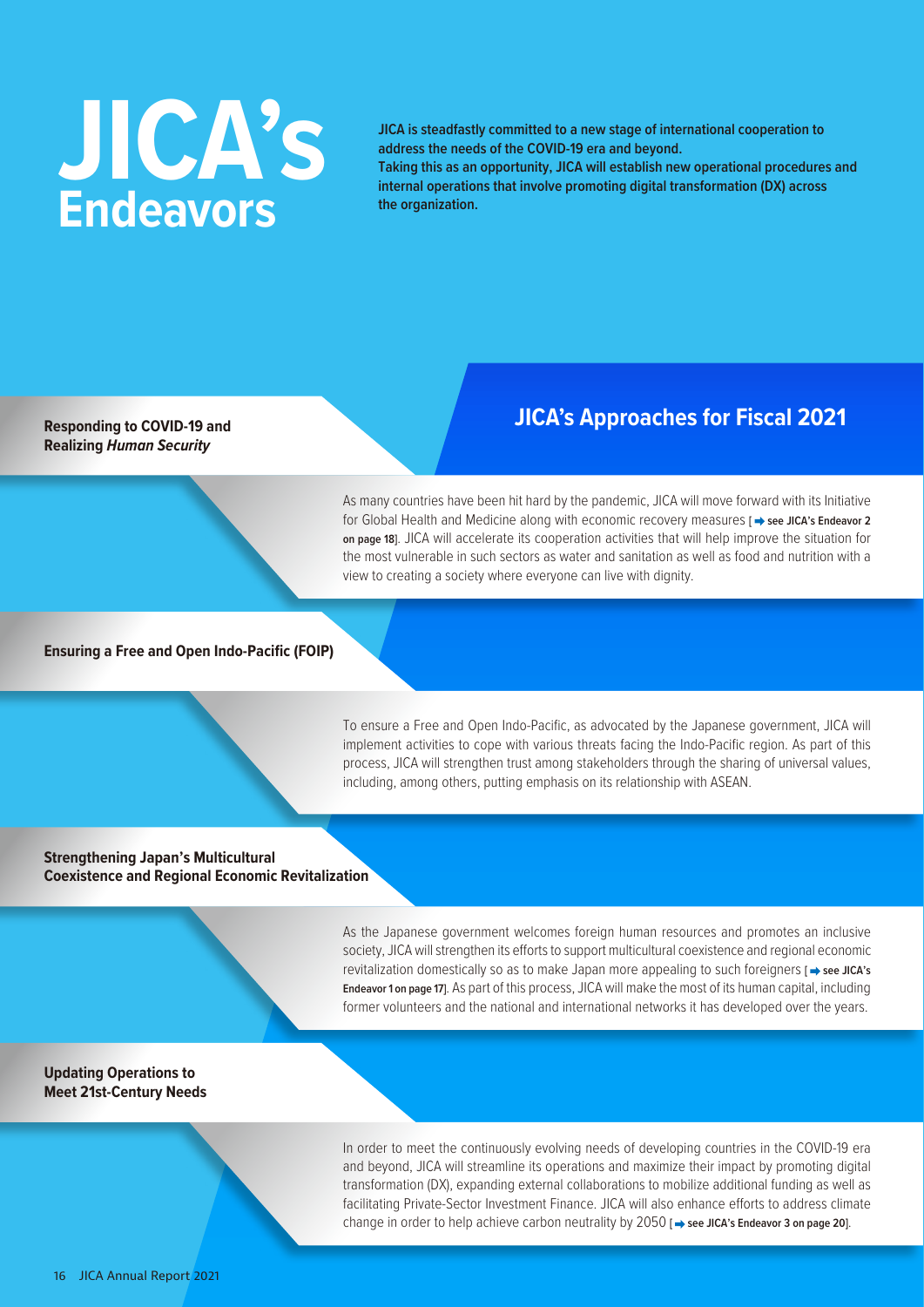## **Efforts to Make Japan the Destination for Foreign Workers**

1

**Amid intensifying global competition for human resources (HRs), what can be done to achieve "a Japan trusted and chosen by the workers of the world"? This is where JICA can play a unique role as an organization that has many offices in Japan and worldwide and has built trusting relationships with developing countries. JICA will support foreign workers before they come to Japan, during their stay in Japan, and after their return home.**

The number of foreign workers in Japan surged from 0.49 million in 2008 to 1.72 million by the end of October 2020. In the process, forced labor, discrimination, and harassment surrounding foreign workers have come to the fore.

**JICA's Endeavor**

As underscored by the United Nations' SDGs and the UN Guiding Principles on Business and Human Rights, the international community is committed to protecting the rights of foreign workers and improving their working and living environments. Such commitment is of particular importance to Japan, a country facing a chronic shortage of workers due to a declining birth rate and an aging population.

#### **JP-MIRAI launched**

In November 2020, JICA established the Japan Platform for Migrant Workers towards Responsible and Inclusive Society (JP-MIRAI) together with various public and private stakeholders, including private companies, industry associations, business organizations, civil society, labor unions, attorneys, and local

#### **JICA's Activities to Support the Acceptance of Foreign HRs**



Note: Here, the term "bilateral flow of HRs" refers to the flow in which HRs who have gained experience and skills in another country return home to put such experience and skills to good use for the development of their countries. Such HRs are referred to as "returning bilateral HRs.

governments. JICA and The Global Alliance for Sustainable Supply Chain (ASSC) jointly serve as the secretariat of JP-MIRAI. JP-MIRAI works to strengthen communication with foreign workers and improve various related issues. It also conducts informational activities, including information-sharing with domestic and international stakeholders. Through these efforts, JP-MIRAI aims to create an environment where foreign workers can work and live with peace of mind in Japan, and by extension, to achieve inclusive economic growth and create a sustainable society in the country.

#### **Support before coming to Japan, while staying in Japan, and after returning home**

In addition to its activities for JP-MIRAI, JICA offers its own support to foreign HRs during their stay in Japan. This is done by helping develop an environment conducive to accepting such HRs as well as by encouraging activities aimed at promoting multicultural coexistence in local communities. In delivering such support, JICA capitalizes on former JICA volunteers and works with local governments, nonprofit organizations (NPOs), etc. JICA's support for foreign HRs extends to the period before they come to Japan. This includes technical training with a view to enabling them to land a job in Japan, Japan studies and Japanese language education, and seminars on business manners, in addition to institutional capacity building for related agencies in the source countries of foreign HRs. As for its support after they return home, JICA cooperates to ensure that the technologies foreign HRs have acquired in Japan will take root in their communities back home. JICA thus aims to pave the way to allow them to put their experiences in Japan to good use for the development and advancement of their home countries.



**The inaugural forum of JP-MIRAI was attended by many stakeholders. As of August 2021, JP-MIRAI had a membership of over 300 (companies, other organizations, and individuals).**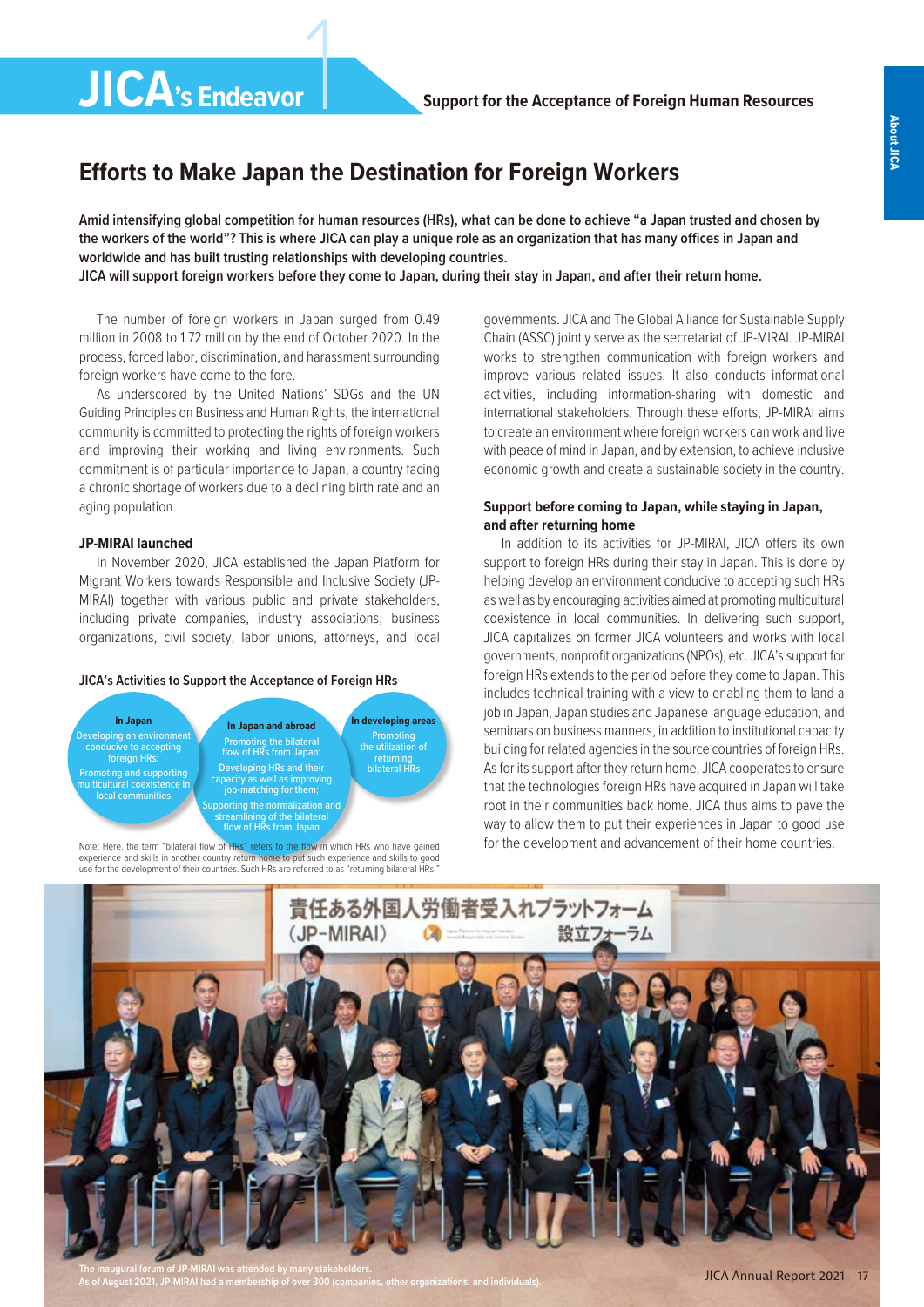## 2 **JICA's Endeavor**

### **Building Infection-Resilient Societies That Enable the Protection of People's Lives**

**COVID-19 is a threat not only to the lives and health of people around the world; it is also a threat to** *human security* **as it devastates societies and their economies. Against this background, JICA is forging ahead with its Initiative for Global Health and Medicine, which aims to protect people from health crises.**

The COVID-19 pandemic has spread rapidly across the globe. Humans have been exposed to the threat of various infectious diseases, including Spanish influenza (Spanish flu), which raged around the world about a century ago. More recent examples include the severe acute respiratory syndrome (SARS) and the Middle East respiratory syndrome (MERS). Yet the spread of COVID-19 is on an unprecedented scale and a historic event that is still devastating people's lives and health as well as societies and their economies.

#### **JICA's Initiative for Global Health and Medicine launched**

There are concerns that vulnerable health systems and slow vaccination rollouts in developing countries may prolong the impact of COVID-19, resulting in worsened poverty and wider economic disparities.

To date, JICA has extended cooperation to some 150 countries to realize *human security*. To help protect the lives of people in the world amid the pandemic, JICA launched JICA's Initiative for Global Health and Medicine in July 2020, based on the trusting relationships that it has built with partner countries over the years.

Designed to support *human security* and Universal Health Coverage (UHC),\* this initiative aims to strengthen health systems in partner countries with a focus on three pillars: *prevention*, *precaution*, and *treatment*.



In July 2021, JICA launched a project designed to provide training and technical advice on intensive care medicine for countries that include those in Asia and Latin America. Such technical guidance is made via a communications system that links Japanese doctors and nurses specializing in intensive care with doctors and nurses engaged in intensive care for COVID-19 patients in these countries. The project also involves the provision of medical facilities, equipment, and supplies for temporary intensive care units (ICUs).

As the numbers of patients who need ICUs are surging due to the pandemic, JICA is cooperating in building the response capacity of doctors and nurses who treat critically ill patients and in developing ICUs for isolating infected individuals from other patients. The aim is to help partner countries to better cope with the pandemic and strengthen their health systems.



#### **From Kenya to East Africa: Establishing and Strengthening Frameworks for Infectious Disease Testing and Research**

The Kenya Medical Research Institute (KEMRI) is a center of excellence in research for human health in Africa. JICA has been a key partner of KEMRI for more than four decades—since its foundation in 1979.

KEMRI is a principal center for administering PCR tests for COVID-19 in Kenya, accounting for as much as 50% of such tests in the country at one time. Moreover, KEMRI is entrusted with performance testing of test kits by the Africa Centres for Disease Control and Prevention (Africa CDC), a specialized agency of the Africa Union. KEMRI also played a leadership role in the training session that six neighboring countries in East Africa jointly conducted with JICA to build the capacity to test infectious diseases.

JICA provided KEMRI, which plays such an important role, with PCR test kits and training for laboratory testing technicians who cope with COVID-19 and other infectious diseases.

Besides, in 2020, JICA extended ¥8 billion in health-sector policy loans to Kenya for attainment of UHC. Other JICA cooperation that helps prevent the spread of infectious diseases in Kenya includes (1) accepting Kenyan students in Japan for training in infectious disease control; (2) supporting the Ministry of Health through assigned JICA experts; and (3) providing hospitals on the forefront of treating patients with Japan-made ultrasonic diagnostic imaging devices and X-ray diagnostic devices, both of which allow doctors to examine patients without transporting them.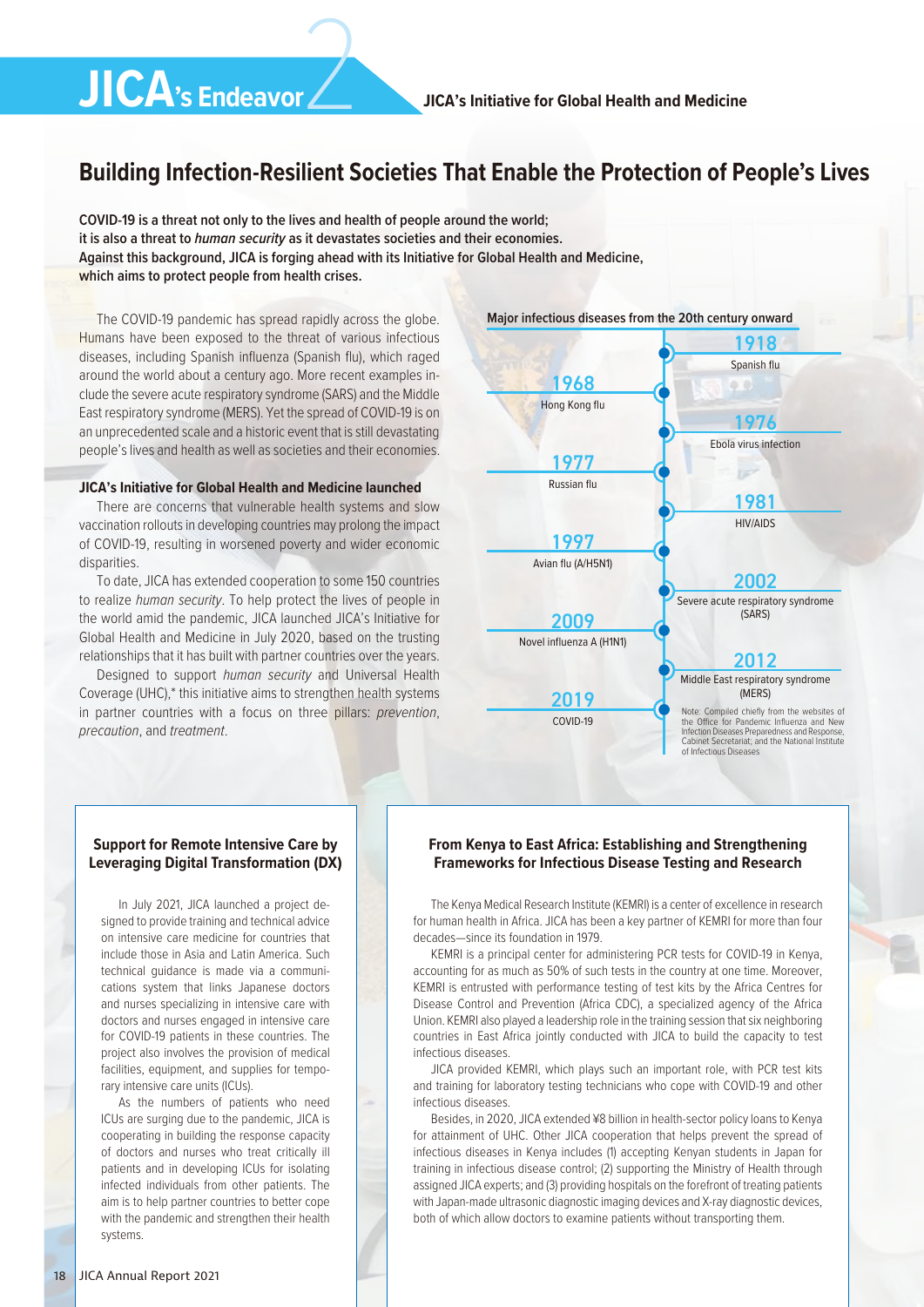#### **Three pillars for "leaving no one's health behind" 1. Promoting infectious disease prevention**

JICA cooperates in developing countries and regions with access to COVID-19 vaccines, acting in concert with COVAX—an international framework for collective procurement of vaccines. JICA also cooperates in developing and upgrading health service delivery systems and medical security systems with a view to achieving UHC. In addition, JICA works on mainstreaming infectious disease control in its activities aimed to address development issues in sectors other than health, including water and sanitation, urban planning, education, nutrition, and other social services.

#### **2. Enhancing infectious disease research and alert systems**

JICA utilizes the network of infectious disease laboratories that it has built through its cooperation in preventing the spread of COVID-19 and to help prepare for future health crises. JICA works on constructing, expanding, and improving such laboratories as well as on training related professionals. It also supports the development of COVID-19 testing systems with an eye to facilitating early case detection and contact tracing as well as to strengthening border controls.

#### **3. Strengthening the treatment system**

JICA utilizes the network that it has developed with referral



systems that allow everyone to receive safe and reliable treatment. It works on strengthening health service delivery systems through the construction, expansion, or improvement of some 100 core hospitals as well as through the training of medical professionals. In addition, JICA supports case management (diagnosis, treatment, and care) designed to prevent COVID-19 patients from falling into serious condition or even dying. It also supports intensive care units with telehealth technology.

\*UHC is defined as "ensuring that all people can use the promotive, preventive, curative, rehabilitative, and palliative health services they need, of sufficient quality to be effective, while also ensuring that the use of these services does not expose the user to financial hardship."

#### **Comprehensive Cooperation for Viet Nam, a Country That Has Proven Effective in Controlling the Pandemic**

JICA is providing comprehensive cooperation to Viet Nam to support its COVID-19 response so that the country will better implement *prevention*, *precaution*, and *treatment*—the three pillars of JICA's Initiative for Global Health and Medicine.

For many years, JICA has been supporting 24 hospitals—including three referral hospitals, i.e., Bach Mai Hospital, Hue Central Hospital, and Cho Ray Hospital—as well as the National Institute of Hygiene and Epidemiology (NIHE), which plays a leading role in studying and testing infectious diseases. This support involved building the foundations for the countrywide health system and training health professionals.

Along with such cooperation, in the context of *prevention*, JICA worked with a Japanese private pharmaceutical firm to transfer the Japanese technology of manufacturing a measles-rubella combined vaccine to the Centre for Research and Production of Vaccines and Biologicals (POLYVAC), starting in 2003. Based on this technology and associated experience, POLYVAC is now developing a Vietnamese vaccine for COVID-19.

In the context of *precaution*, NIHE has been taking the lead in developing a nationwide PCR testing system and drawing up testing guidelines.

In the context of *treatment*, the three referral hospitals are taking the initiative in accepting and examining COVID-19 patients, thus accumulating much experience and expertise in hospital infection control and other aspects. They dispatch their doctors and nurses to regional hospitals to share such experience and expertise. It is worth adding that JICA's emergency provision of equipment and supplies needed to diagnose and treat COVID-19—including



**Vietnamese technicians at POLYVAC are producing measles vaccines.**

diagnostic reagents and extracorporeal membrane oxygenation (ECMO) machines has also helped to get the pandemic under control and enhance the capacity to cope with serious cases.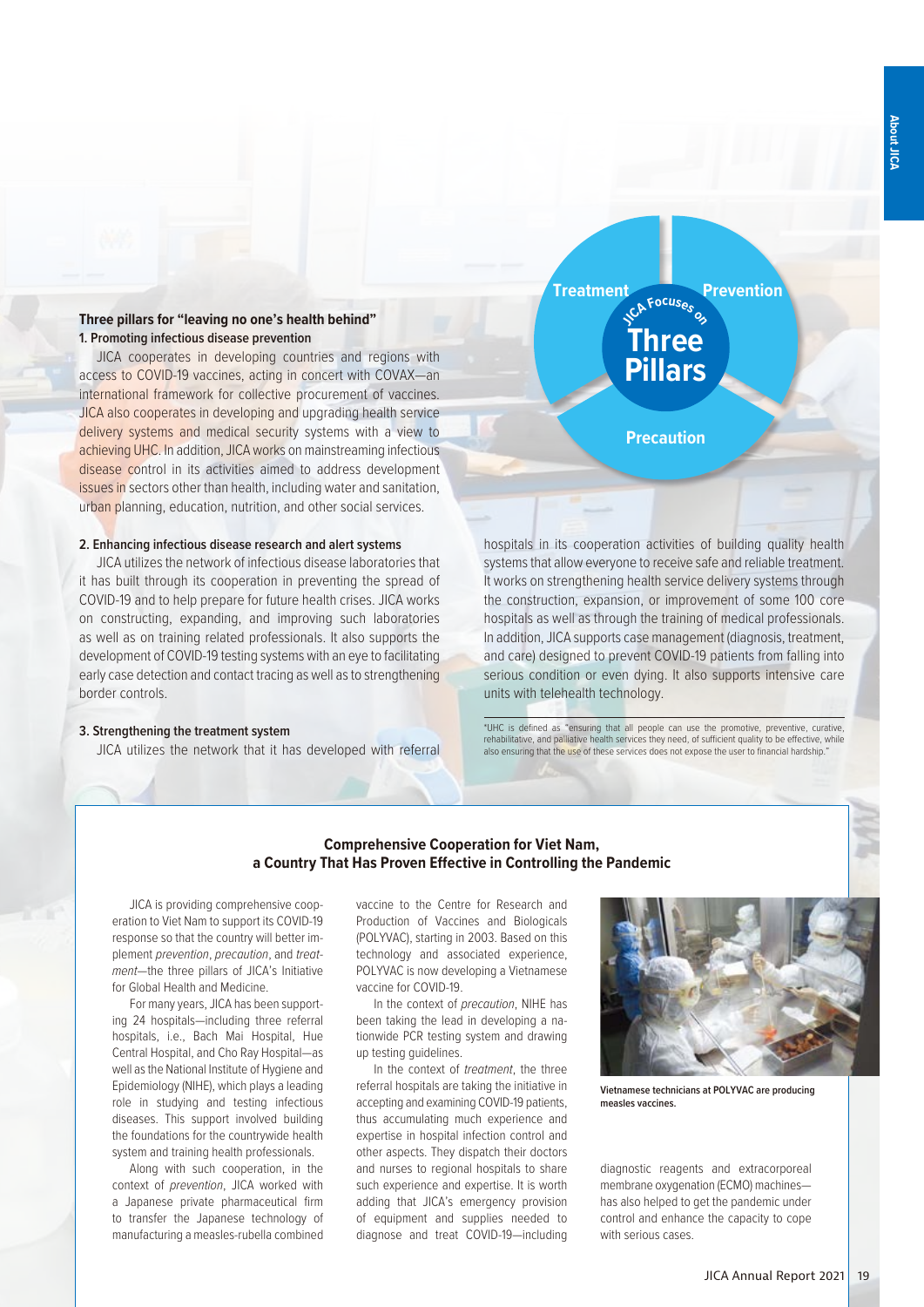#### **Climate Action**

## 3 **JICA's Endeavor**

## **Tackling the Global Climate Challenge**

**Climate change now poses a threat to future stability and prosperity, as well as** *human security***, in every country of the world. As a partner of developing countries, JICA cooperates in addressing climate change issues facing each country while aiming to achieve** *human security* **and** *quality growth***.**

Climate change is predicted to increase the frequency and severity of natural hazards—such as extreme heat, drought, torrential rain, storm surge, and sea level rise—and undermine the foundation of human well-being, including natural ecosystems and social and economic activities. It is an emergency that threatens *human security* and *quality growth*. Tackling climate change is a global challenge that should be addressed by the international community as a whole.

In December 2015, the 21st Session of the Conference of the Parties to the United Nations Framework Convention on Climate Change (COP21) took place in Paris and adopted the Paris Agreement, a new international framework for reducing greenhouse gas (GHG) emissions and avoiding or minimizing the negative impacts of climate change. Both developed and developing countries have taken a new step forward under the agreement.

#### **Toward a zero-carbon and climate-resilient society**

As a partner of developing countries, JICA aims at supporting a transition to a zero-carbon and climate-resilient society. By playing a leading role in pursuing sustainable development, JICA contributes to achieving the goals set out in the Paris Agreement, the Sendai Framework for Disaster Risk Reduction (2015–2030).<sup>1</sup> and the SDGs. Specific focus is placed on "the implementation of the Paris Agreement" as well as on "the co-benefits approach to climate change," which is designed to support developing countries to continue developing their economy and society while at the

same time addressing climate change.

#### **Supporting the implementation of the Paris Agreement**

JICA strengthens the individual and institutional capacity of central and local governments to develop, revise, implement, and monitor climate action plans such as Nationally Determined Contribution (NDC) to reduce emissions of GHGs and the Long-Term Low-Emission Development Strategy as stipulated in the Paris Agreement. JICA takes into account of each country's context and progress to address this global challenge.



**Mongolia: JICA co-financed the Tsetsii Wind Farm, a private-led project, with the European Bank for Reconstruction and Development under the Private-Sector Investment Finance program. The project is the second renewable energy project in the country.**

**Total amount of JICA's climate finance in calendar year 2020**



**Mitigation** 55.4**%** Support toward a decarbonized society **Adaptation** 41.9**%** Support toward a climate-resilient society **Cross-cutting** 2.7**%** Support for both mitigation and adaptation

**Development of climate human resources (the number of people JICA trained)**